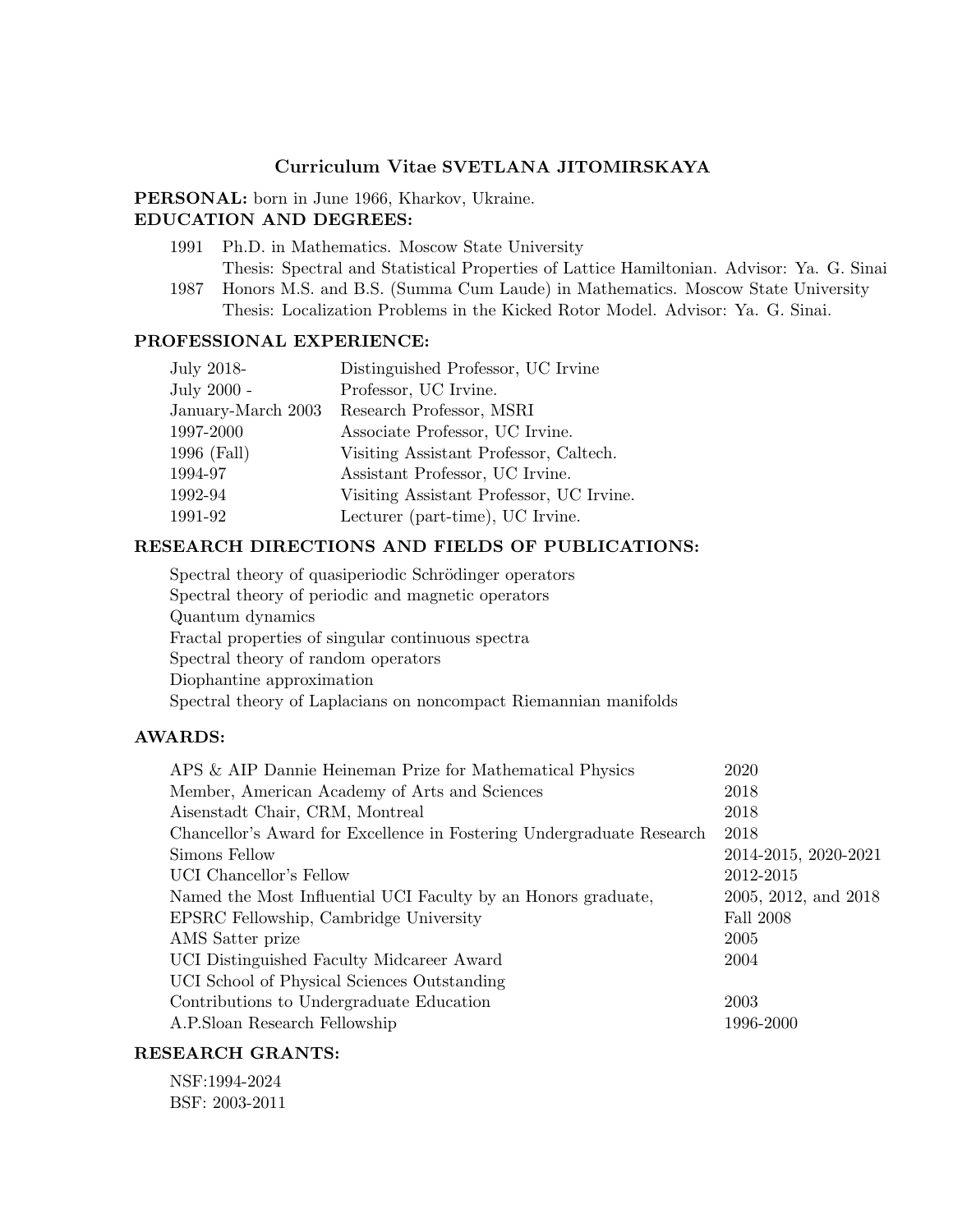#### SELECTED PUBLICATIONS:

[76] Critical almost Mathieu operator: hidden singularity, gap continuity, and the Hausdorff dimension of the spectrum (with I. Krasovsky) https://arxiv.org/abs/1909.044290

[71] Universal reflective-hierarchical structure of quasiperiodic eigenfunctions and sharp spectral transitions in phase (with W. Liu). https://arxiv.org/abs/1802.00781

[69] Cantor spectrum of graphene in magnetic fields. (with S. Becker and R. Han). Inventiones Math, 2019, 218, 3, 9791041 (2019)

[61] Universal hierarchical structure of quasiperiodic eigenfunctions. (with W. Liu), Annals of Math. 187 no. 3, 721-776 (2018)

[58] Spectral theory of extended Harper's model and a question by Erdös and Szekeres, (with A. Avila and C. Marx) Inventiones Math. 210, no. 1, 283 339. (2017)

[39] The Ten Martini problem. Annals of Math 170 no. 1, 303-342. (2009) (with A. Avila)

[27] Absolutely continuous spectrum for 1D quasiperiodic operators Inventiones Math. 148 (2002), no. 3, 453–463, (with J. Bourgain).

[22] Power-Law Subordinacy and Singular Spectra, I. Half-line Operators. Acta Math., 183 (1999), no. 2, 171–189. (with Y. Last).

[21] Metal-Insulator Transition for the Almost Mathieu Operator. Annals of Math., 150, 1159-1175 (1999)

[17] Duality and Singular Continuous Spectrum in the Almost Mathieu Equation. Acta Math. 178, 169-183 (1997) (with A. Gordon, Y. Last and B. Simon).

### FURTHER SELECTED PUBLICATIONS:

[80] On point spectrum of critical almost Mathieu operators, Advances, to appear https://www.math.uci.edu/ mathphysics/preprints/point.pdf

[78] Anderson localization for multi-frequency quasiperiodic operators on  $Z<sup>d</sup>$ . (with W.Liu, Y.Shi) GAFA, (2020), 2, 457–481.

[73] Noncompact complete Riemannian manifolds with dense eigenvalues embedded in the essential spectrum of the Laplacian. GAFA, 29 238-257 (2019) (with W. Liu)

[70] Inhomogeneous Diophantine approximation in the coprime setting (with W. Liu). Adv. Math. 355 (2019), 106773

[68] Discrete Bethe-Sommerfeld Conjecture. Comm. Math. Phys.,361, 205-216 (2018) (with R. Han)

[60] Quantitative continuity of singular continuous spectral measures and arithmetic criteria for quasiperiodic Schrödinger operators (with S. Zhang), J.Eur. Math.Soc., to appear

[56] All couplings localization for quasiperiodic operators with monotone potentials. J.Eur. Math.Soc., 21 777-795 (2019) (with I Kachkovskii)

[54] Arithmetic spectral transitions for the Maryland model. (with W. Liu), Comm. Pure Appl. Math. 70 (2017), no. 6, 1025-1051.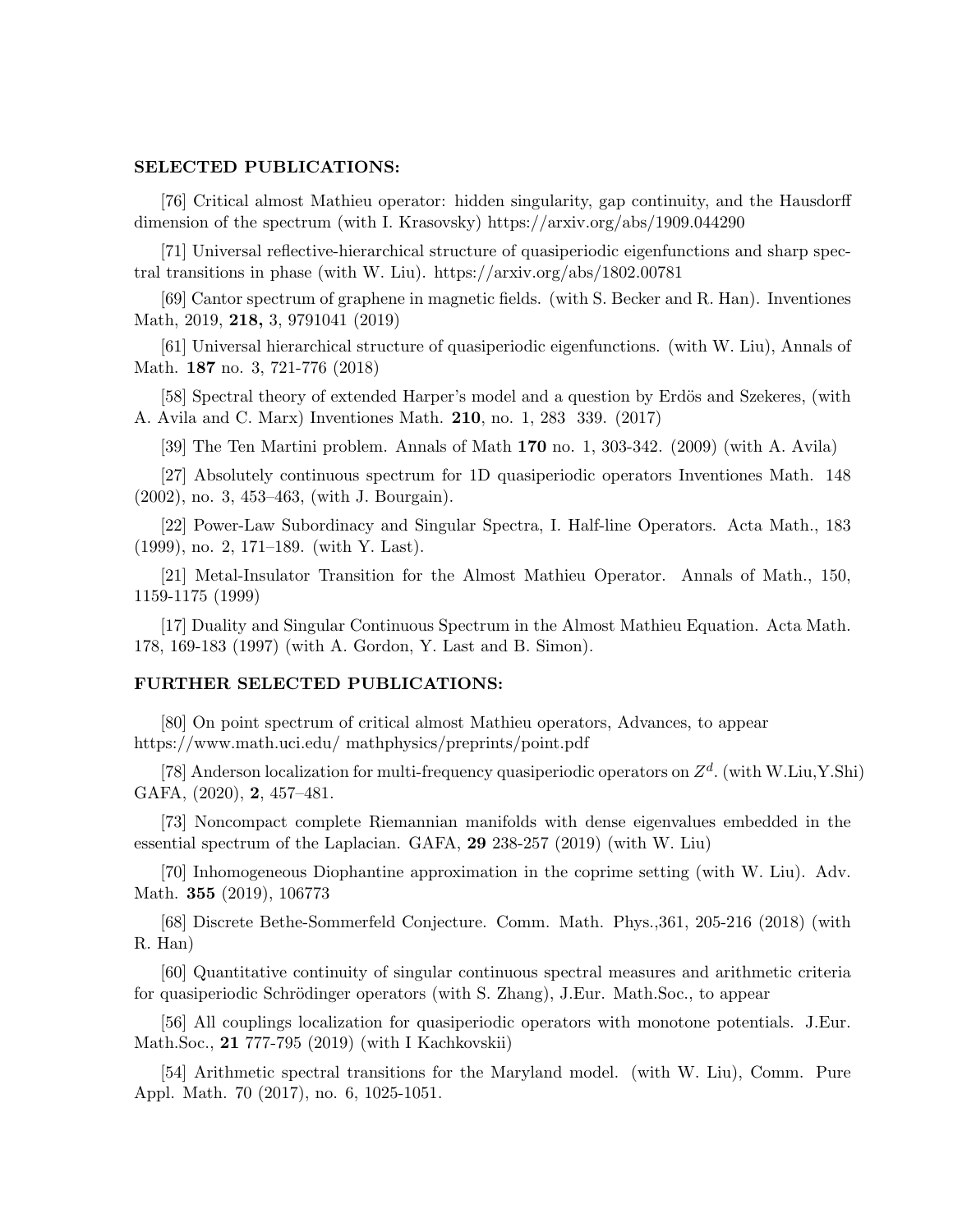[52] Complex one-frequency cocycles, J. Eur. Math. Soc. (JEMS), 16, 1915-1935 (2014) (with A. Avila and C. Sadel).

[46] Analytic quasi-periodic Schrodinger operators and rational frequency approximants, GAFA 22 (2012), 1407-1443. (with C. Marx)

[40] Almost Reducibility and Almost Localization. JEMS 12 (2010), 93-131. (with A. Avila)

[30] Delocalization in random polymer chains, Comm. Math. Phys. 233 (2003), 27- -48 (with H. Schulz-Baldes and G.Stolz).

[29] Continuity of the Lyapunov exponent for quasiperiodic operators with analytic potential. JSP 108(5): 1203-1218; Sep 2002, special issue dedicated to D. Ruelle and Ya. Sinai in honor of their 65th birthday anniversaries (with J. Bourgain).

[16] Dimensional Hausdorff Properties of Singular Continuous Spectra. Phys. Rev. Lett. 76, 1765-1769 (1996) (with Y. Last).

[15] What is Localization? PRL 75, 117-119 (1995) (with R. del Rio, Y. Last and B. Simon).

[13] Operators with singular cont. spectrum, IV. Hausdorff dimensions, rank one perturbations and localization. J.D'Analyse Math. 69, 153-200 (1996) (with R. del Rio, Y. Last and B.Simon).

[11] Operators with Singular Continuous Spectrum, III. Almost Periodic Schrodinger Operators. Comm. Math. Phys. 165, 201-206 (1994) (with B. Simon).

[10] Singular Continuous Spectrum is Generic. Bull. AMS 31, 208-212 (1994) (with R. del Rio, N. Makarov and B. Simon)

[9] Anderson Localization for the Almost Mathieu Equation: A Nonperturbative Proof. Comm. Math. Phys. 165, 49-58 (1994)

#### SELECTED PLENARY LECTURES

2022 ICM, to be held July 2022

2019 Current Developments in Mathematics Conference, Harvard/MIT, Nov. 2019

Distinguished lecture, Tel Aviv University, January 2017

QMath 13, Atlanta, Oct. 2016

Frontiers in Mathematical Physics, Montreal, Aug. 2016

Bullitt Lecture, April 2016

XV International Congress of Mathematical Physics, Rio de Janeiro, Aug. 06

Joint AMS-MAA address, San Antonio, January 2006

QMath 9, Marseille, France, September 2004

Fractal Geometry and Applications, Satell. Conference to ICM 2002, Nanjing, 08/02

IX ICDEMP, UAB, March 2002

AMS Meeting, Santa-Barbara, one hour address, March 2000

VII ICDEMP, GATECH, March 1997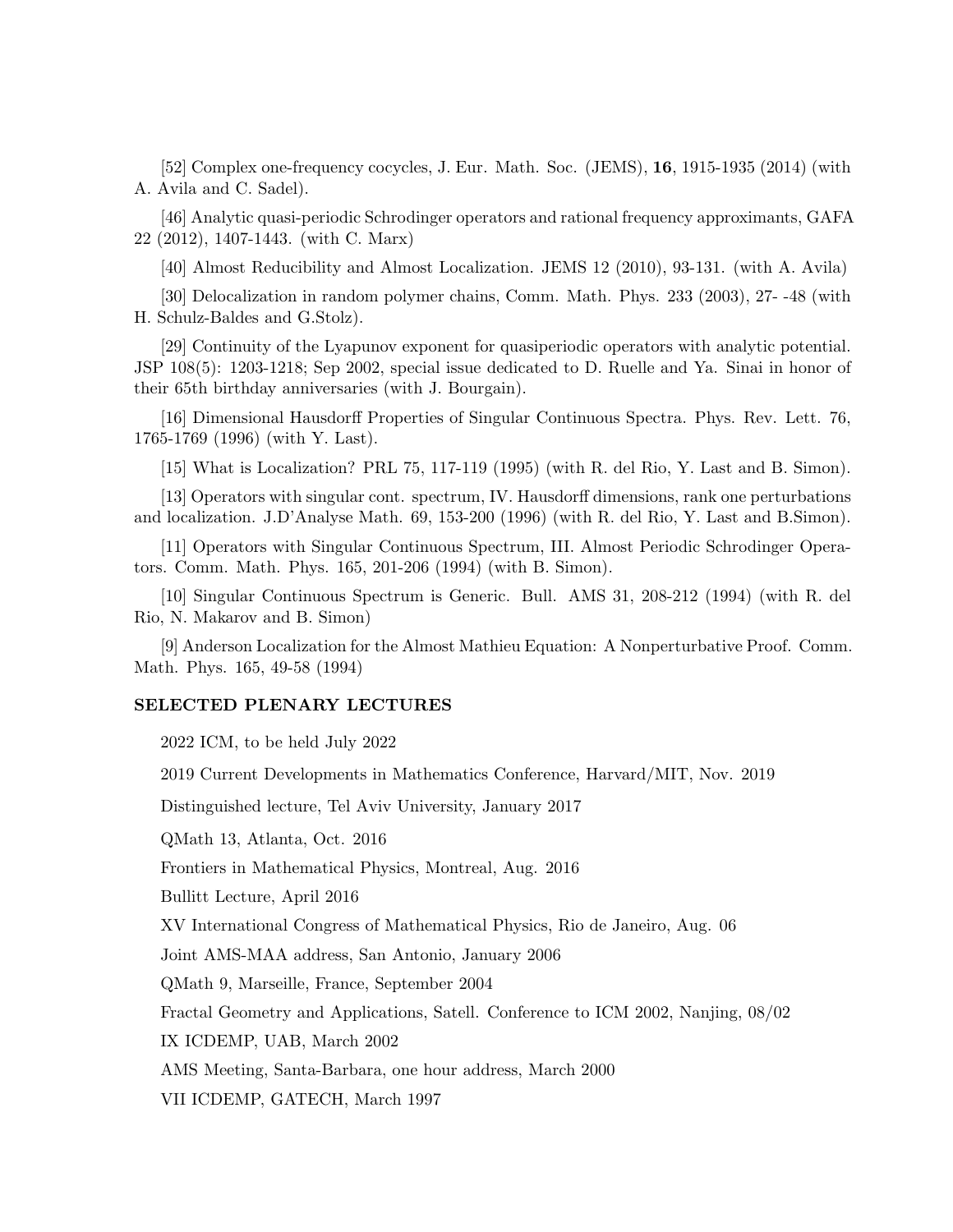### SELECTED SECTIONAL LECTURES:

Dannie Heineman Prize for Math. Physics Talk, APS meeting, 03/2021 ICM 2002, Beijing, August 2002

XIII International Congress of Mathematical Physics, London, July 2000

XI International Congress of Mathematical Physics, Paris, July 1994

# SELECTED MINI-COURSES:

Aisenstadt lectures, CRM, Montreal, November 2018

2018 PCMI program on Harmonic Analysis, Park City, July 2018

Summer school in mathematical physics, UNAM, June 2017

Nanjing University, 6 lectures, June 2015

Informal Analysis Seminar, Kent State University (4 lectures), March 2014

Recent Advances in Harmonic Analysis and Spectral Theory 08/12, Texas A&M

Workshop on Spectral Theory of Schrödinger Operators, Montreal, July 2004

# GRADUATE STUDENTS:

Michael Landrigan (Ph.D. 2001, UBS, Associate Director) Melinda Schulteis (Ph.D. 2004, Concordia University, Irvine, Professor) Deborah Koslover (Ph.D. 2005, UT Tyler, Associate Professor) Martin Gartner (MS 2007, US Navy) Yi Sun (MS 2011, Facebook) Chris Marx (Ph.D. 2012, Bateman at Caltech, now Oberlin, Associate Professor) Rajinder Mavi (Ph.D. 2012, Whyburn at U of Virginia; now University of Cincinnatti) Mustafa Said (Ph.D. 2014, College of the Canyons) Wencai Liu (Ph. D. 2015 (Fudan University), visiting long-term in 2014, 2015; Tenure track assistant professor, Texas A&M ) Shiwen Zhang (Ph.D. 2016, MSU; now U Minnesota, Visiting Assistant Professor) Rui Han (PhD 2017, IAS, member; now Tenure track assistant professor, LSU) Fan Yang (visiting 2014-16, PhD 2016 (Ocean Univ.), IAS; now MSI, ANU, Fellow) Simon Becker (MS 2017, TU Munich & LMU; PhD student at University of Cambridge ) I directed 1/2 of Simon's MS thesis Yunfeng Shi (PhD 2018 Fudan; visiting long-term in 17-18; Assoc. Prof. Sichuan Univ.) Xiaowen Zhu (current) Nishant Rangamani (current) Matthew Powell (current) Xin Zhao (visiting long-term 2019-2021)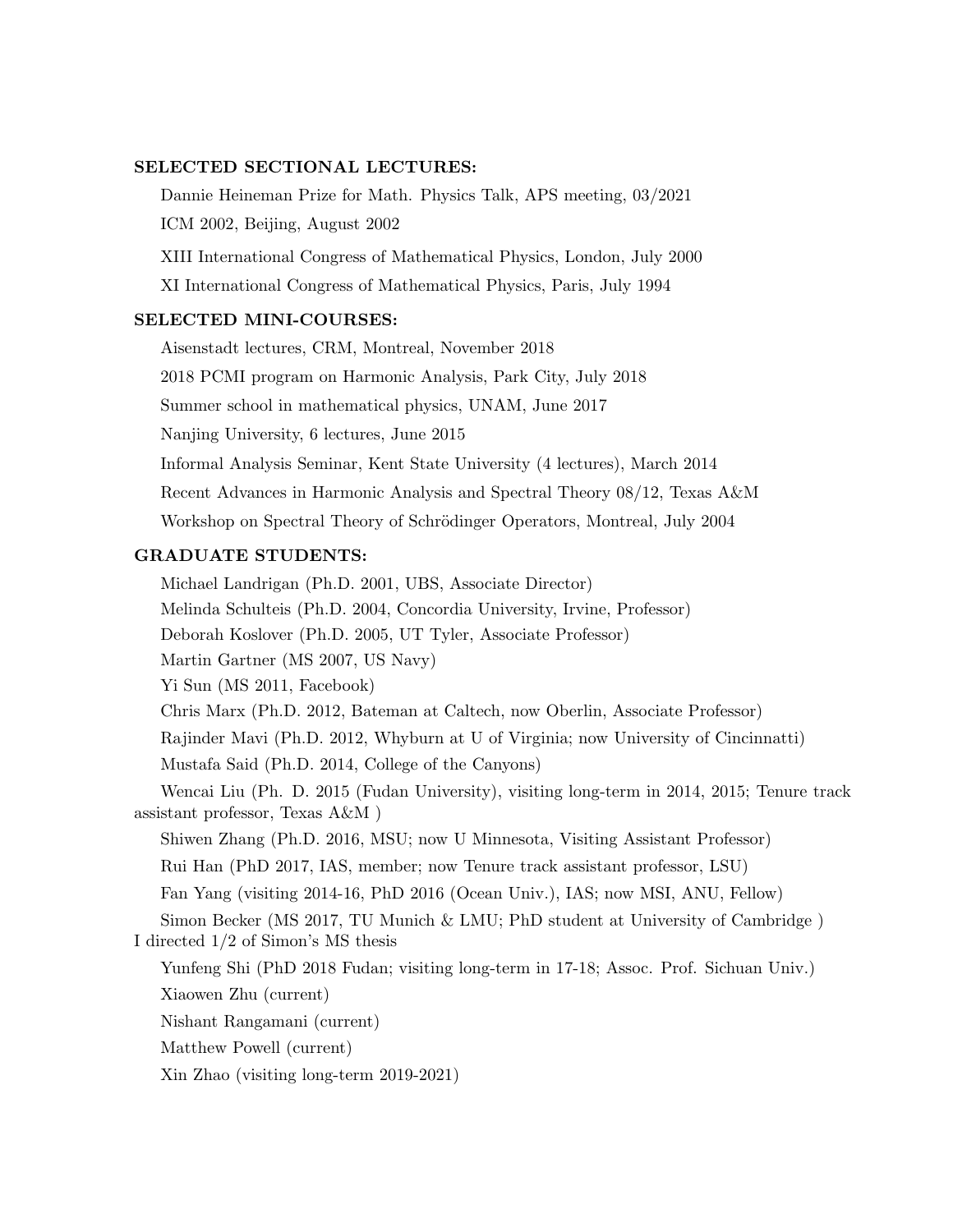## POSTDOCTORAL SCHOLARS:

J. Sahbani (WS 1999; Paris VII, Maitre-de-Conference) F.Germinet (Fall 1999; now U Cergy-Pontoise, President), I. Krasovsky (Fall 2000; now Imperial College, London, Reader), H. Schulz-Baldes (1999-01, now Erlangen, Professor) D. Damanik (2000-01, Caltech; now Rice, Wiess Career Development Chair Professor) S. Klein (2006-2009, Tenure Track Assist. Prof., PUC Rio de Janeiro). C. Sadel (2009-2012, joint w. A. Klein; now Tenure Track Assistant Prof., PUC de Chile) I. Kachkovkiy (2013-2016, IAS, now Tenure Track Assistant professor, Michigan State ) Q. Zhou (2015, now Full Professor, Chern Institute of Mathematics, Nankai University) F. Yang (2017, IAS; now: Mathematical Sciences Institute, ANU, Fellow) W. Liu (2015-2019, Tenure Track Assistant professor, Texas A&M ) L. Ge (2019-current)

# UNDERGRADUATE RESEARCH:

Matthew Powell (2017-18; graduate student, UCI), Honors Thesis.

# EDITOR:

Book Reviews of the BAMS (Associate Editor) (2021-24)

GAFA (2018- )

JMP special issue celebrating Jean Bourgain's contributions to Mathematical Physics (2019-)

PAFA special issue on Dynamical Systems, Ergodic Theory and Mathematical Physics dedicated to Yakov Sinai on the occasion of his 85th birthday (2019-)

Pure and Applied Functional Analysis (2018-)

CRM Short Course Series (2016- )

IMRN (2014 - )

Journal of Fractal Geometry (2013 - )

Journal of Spectral Theory (2009- );

JMP (2006-2009);

#### INTERNATIONAL ASSOCIATION OF MATHEMATICAL PHYSICS (IAMP)

ICMP 21, Organizer, Session "Quantum Mechanics and Spectral Theory" ;

IAMP, Vice-President (2012-2014);

IAMP, Executive committee (2009-2014);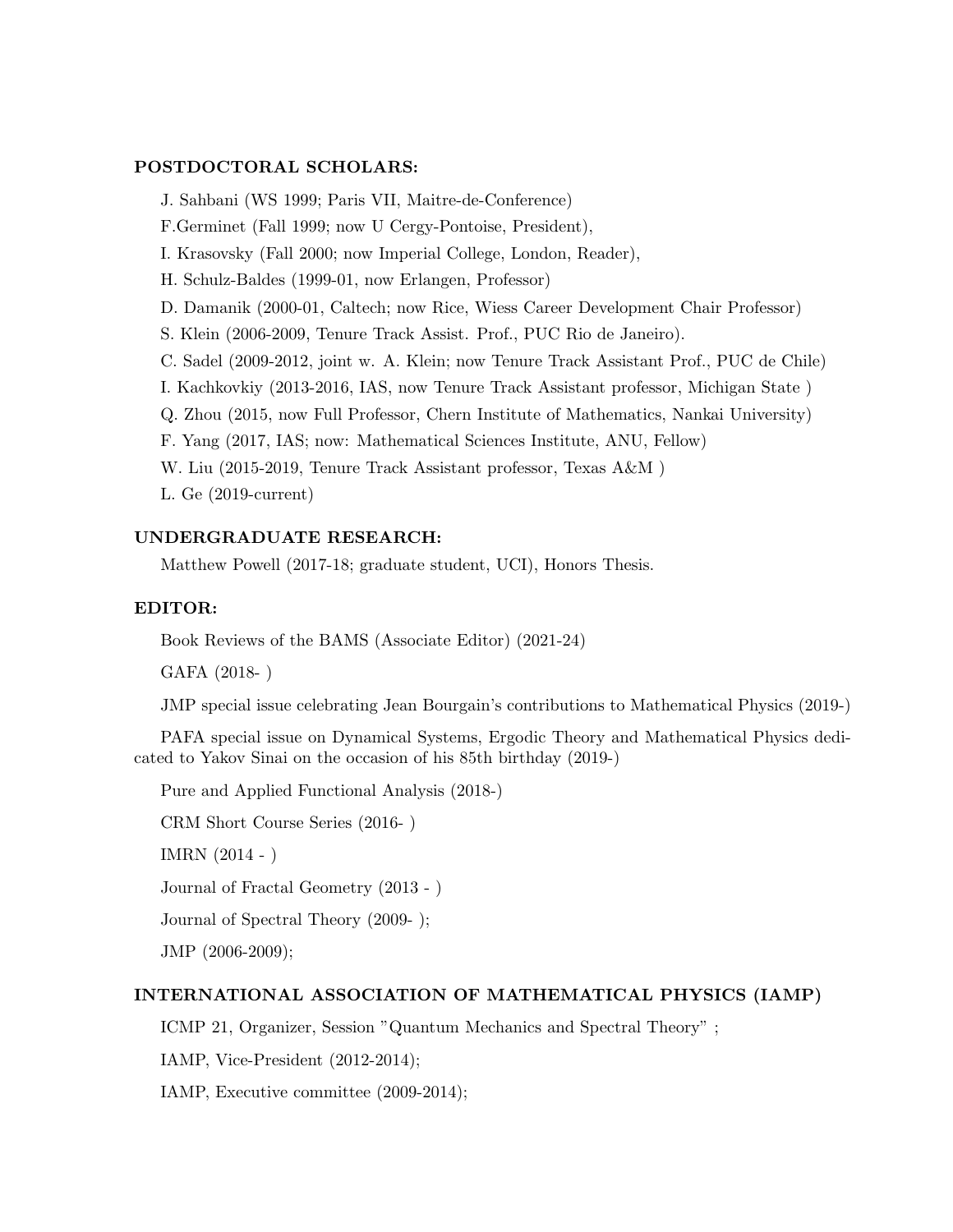ICMP 09 International Advisory Committee;

IAMP Early Career Award Committee, 2009;

## CONFERENCE ORGANIZATION:

#### Key organizer:

Summer School on Periodic and Ergodic Spectral Problems, Montreal, to be held 07/23

Almost-Periodic Spectral Problems, BIRS workshop, Banff, to be held April 2022

Computational math in computer assisted proofs, AIM, to be held 09/22

Analysis and Mathematical Physics, to be held 06/2022, Kharkov, Ukraine

A. Klein's 75th birthday conference, U Cergy-Pontoise, Paris, to be held 06/2022

Barry Simon's 75th birthday meeting, zoom, April 2021

37th Western States Mathematical Physics Meeting, UCI, March 2020,

36th Western States Mathematical Physics Meeting, UCI, February 2018,

Fields Institute Young Researchers Symposium, Toronto, August 2016. Organizer and moderator of "Spectral theory of quasi-periodic operators".

Analysis and beyond: celebrating Jean Bourgain's work and its impact, Princeton, May 2016

Ya. Sinai's 80s Birthday Conference, Princeton, December 2015

Spectral Theory of Ergodic Schrödinger Operators and related models, AMS Fall Western Sec. meeting, Fullerton, October 2015,

Almost-periodic and Other Ergodic Problems, INI, Cambridge, April 2015

USA-Uzbekistan Conference on Analysis and Mathematical Physics, session on Schrödinger operators and related problems, CSUF, May 2014

Arbeitsgemeinschaft on Quasiperiodic Schrödinger operators, Oberwolfach, 04/12

SCAPDE meeting, UCI, Dec. 2011

SCAPDE meeting, UCI, Nov. 2009

QMath 9, Marseille, France, Sept. 2004, Session "Spectral theory"

AMS Session "Random and Deterministic Schrödinger Operators", Irvine, November 2001

AMS Session "Schrödinger-type Operators", Santa-Barbara, 03/00

### Committee member

New trends in Lyapunov Exponent, Lisbon, to be held 07/21,

Fields Symposium, Toronto, Nov. 2019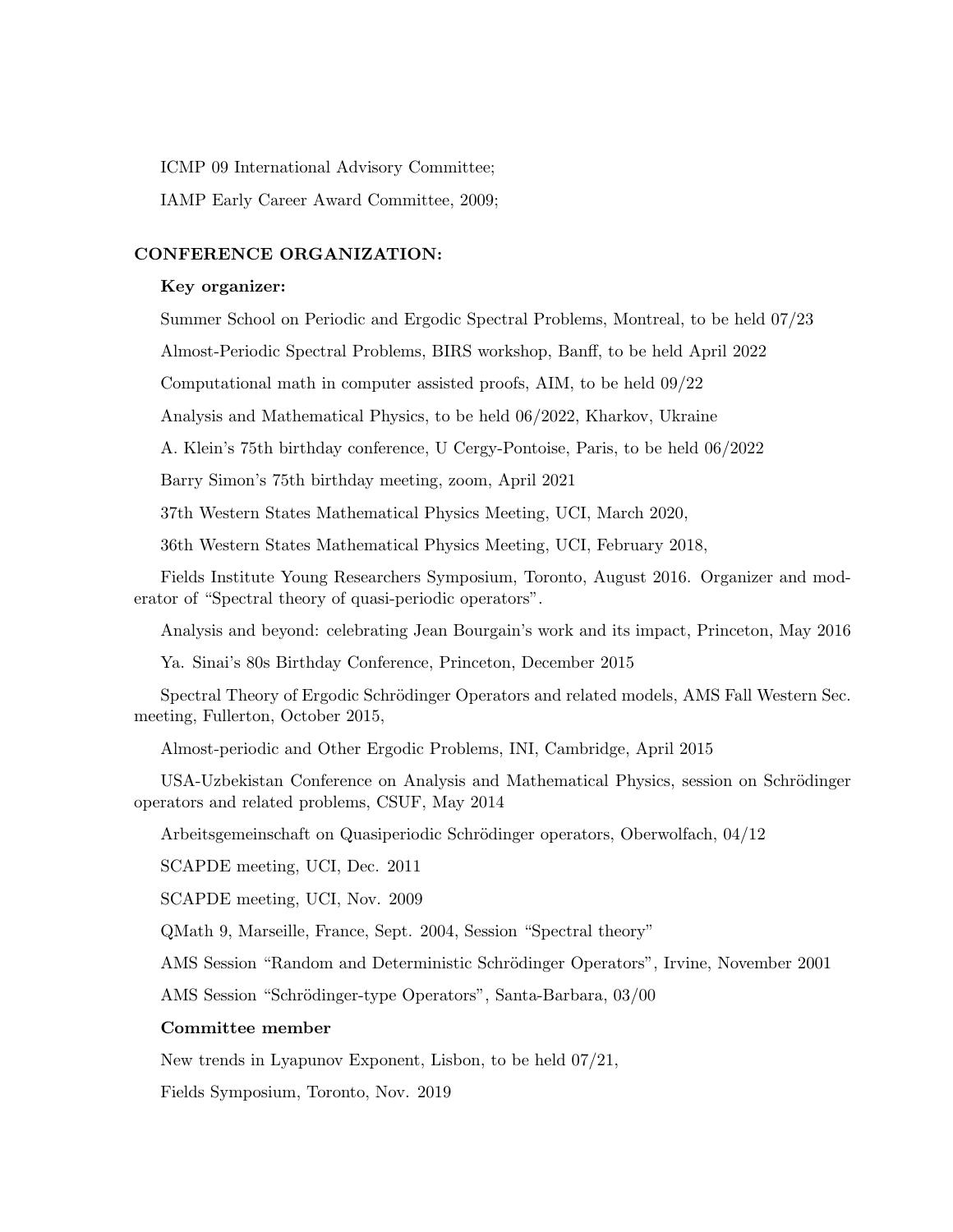Non-self adjoint and magnetic operators in mathematical physics. Nantes, April 2019

ICMP 2018, July 2018, Montreal, local organizing committee member

2nd USA-Uzbekistan conference; Aug 2017, Urgent, Uzbekistan

Barry Simon's 70th Birthday Conference, Montreal, August 2016, Scientific Committee

SCAPDE meeting, UCSD, April 2011

Spectral theory and Math. Physics, Caltech, March 2006

AMS-IMS-SIAM Summer Research Conference on Spectral and inverse spectral theory for Jacobi operators, Snowbird, Utah, June 2003;

Fractal Geometry and Applications, Satellite Conference to ICM02, Nanjing, China, 08/02,

AMS Conference on Wave Phenomena in Complex Media. UC Boulder, June 1999

# OTHER INTERNATIONAL SERVICE:

European Research Council Advanced Grant Panel (2009-2017);

McGill-Cergy MS program in Mathematical Physics, Scientific Comm. member, 2019-

Scientific committee of the GDR CNRS dynqua (French research network), 2016-

EMS/EWM scientific committee, 2014 -

Expert evaluator, KTH, 2019

Newton Institute, Cambridge, Periodic/Ergodic Spectral Problems, 01/15-06/15, Organizer Advanced Studies Institutes in Uzbekistan (2018 -), organizing committee member.

# AMS:

AMS Centennial Fellowship Committee, 2016-2018. Chair 2017-18

AMS Satter Prize Committee, 2012-2016

AMS Western Section Program Committee, 2004-2006, chair 2005-2006

AMS Editorial Boards Committee, 2002-05; CPUB representative, 2003;

# OTHER US/CANADA SERVICE:

APS AIP Dannie Heineman Prize Committee, 2020 American Academy of Arts and Sciences Mathematics Membership Panel, 2019-20 CRM-Fields-PIMS Prize committee, 2018, 2019. Chair 2019 UC Davis Mathematics Program, External Reviewer, 2018 Mathematical Physics Thematic Program, CRM, 2018, Org. Committee member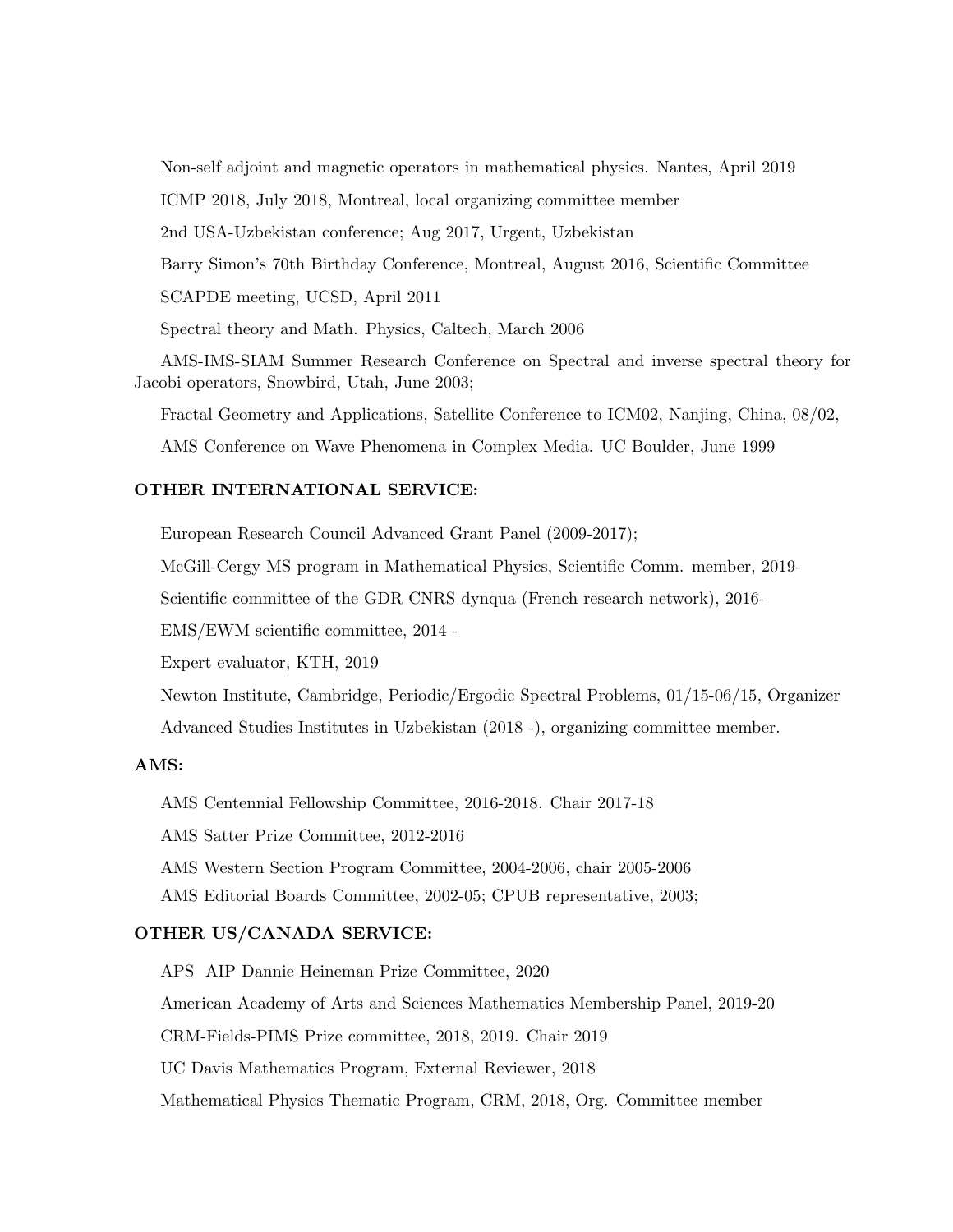ICMP US travel grant (Committee member), 2000 & 2018

Random physical systems US travel grant (Committee member), 2018

Probabilistic methods in geometry, topology, and spectral theory, CRM, Montreal, Scientific Committee member, 2014-2016

Simons Foundation Collaboration Grants Review Committee member (2014)

Luther Marion Defoe Distinguished Professor Selection Committee 2012

Fields Institute, Toronto, Program on Dynamics and Transport in Disordered Systems, Scientific Committee (2011);

# RECENT INVITED SEMINARS/COLLOQUIA:

Colloquium, U Toronto, postponed Operator Algebras seminar, U Toronto, postponed Colloquium, LANL Center for Nonlinear Studies , postponed Colloquium, Baylor University, postponed Colloquium, UCSD, postponed One World IAMP Mathematical Physics seminar, zoom, to be held 2021 Mathematical Picture Language Seminar, Harvard/zoom, to be held 05/21 EIMI/Chebyshev laboratory spectral theory seminar, Feb 2021 London Analysis seminar, March 2021 Webinar on Diophantine approximation and homogeneous dynamics, 12/2020 Colloquium, Physics, UMass Boston, zoom, October 2020 Lisbon Seminar "Quantum Matter Meets Maths", zoom, September 2020 Open PDE & Analysis Seminar, zoom, June 2020 Colloquium, U Minnesota, zoom, April 2020 Colloquium, GaTech, February 2020 Colloquium, PennState, January 2020 Calderon-Zygmund seminar, U Chicago, January 2020 Academies Forum, UCI, November 2019 Caltech/UCLA joint analysis seminar, October 2019 Applied Math Seminar, Stanford, May 2019 Math-physics seminar, PUC Chile, Santiago, Chile, April 2019 Colloquium, UMD, April 2017 Quebec Math Colloquium, November 2018 Mini-course (5 lectures), University College London, July 2018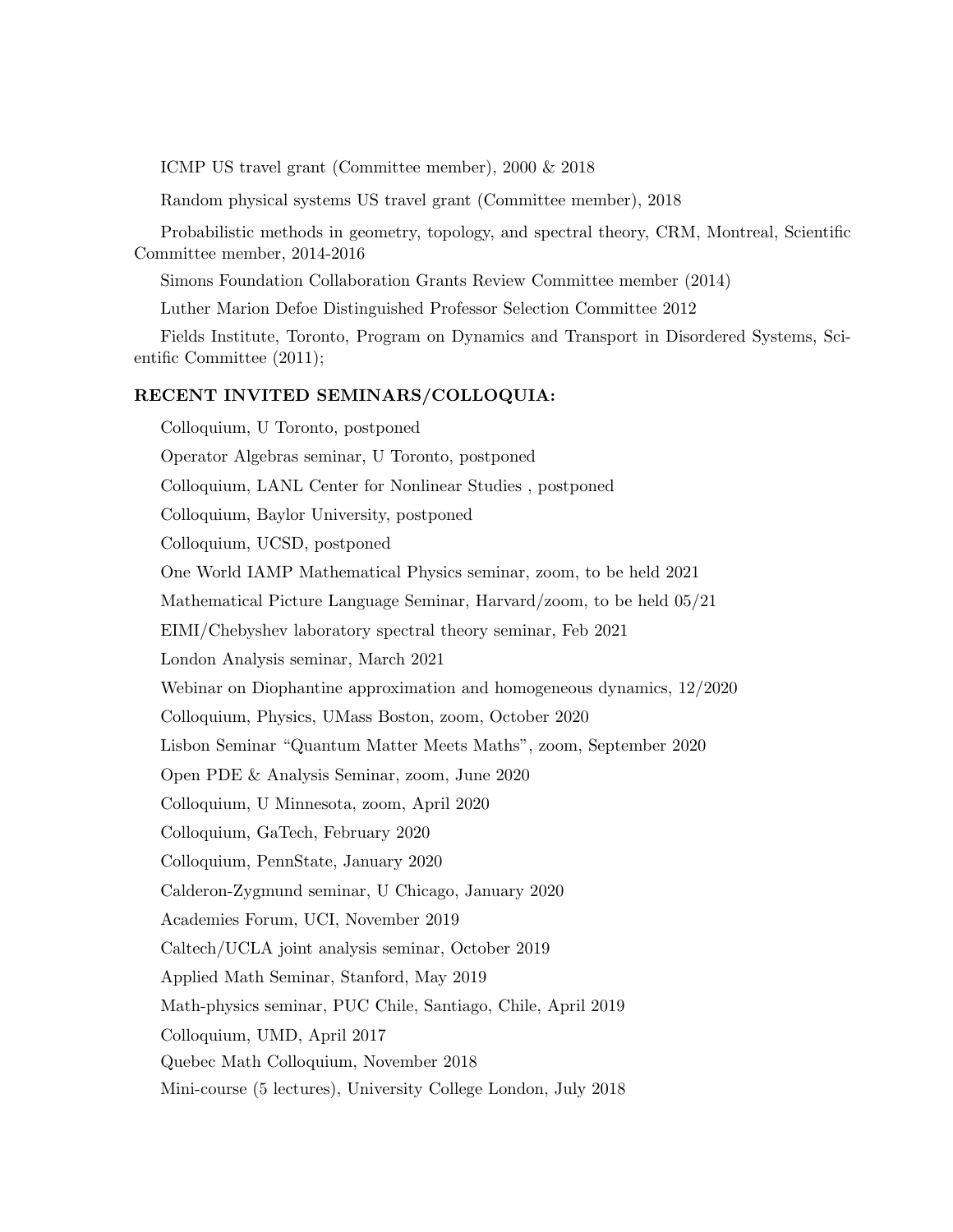Colloquium, UC Santa Cruz, May 2018 Colloquium, Queen's University, Canada, January 2018 Noncommutative geometry seminar, Caltech, April 2017 TWIM Distinguished lecture, Tel Aviv University, January 2017 Analysis and PDE seminar, Hebrew University, December 2016 Berkeley Analysis and PDE seminar, May 2016 Applied Math seminar, CAS, Beijing, July 2015 Department of Mathematics, Nanjing University, a series of six lectures, June-July 2015 Mathematical Physics seminar, University of Bristol, May 2015 Colloquium, Open University, Milton Keynes, UK, April 2015 Paris-London Analysis seminar, March 2015 Dep. Colloquium, Indiana University-Purdue University Indianapolis, November 2014 Dynamical Systems seminar, Courant Institute, October 2014 Mathematical Physics seminar, IAS, October 2014 Current Topics in Mathematical Physics seminar, McGill, Montreal, July 2014 Department Colloquium, U Wisconsin, February 2014 Applied Math seminar, Stanford University, October 2013 CRM-ISM Mathematics Colloquium, Montreal, September 2013 Mathematical Physics Working Seminar, McGill University, Montreal, September 2013 Sinai's seminar, IITP Moscow, July 2013 Math Physics seminar, Caltech, May 2013 Analysis seminar, University College London, February 2013 Sinai's seminar, IITP Moscow, July 2012 Mathematical Physics seminar, UCD, May 2012 Analysis seminar, Imperial College, London, November 2011 Department Seminar, University College London, November 2011 Analysis seminar, University College London, July 2011 Mathematical Physics seminar, Caltech, June 2011 Colloquium, Stony Brook, March 2011 Dynamical Systems seminar, Stony Brook, March 2011

# RECENT INVITED CONFERENCE TALKS:

Workshop "Machine-Checked Mathematics", Lorentz Center, Netherlands, to be held 03/22 Conference of the Intern. Lab. of Stoch. Anal. and its Apps, Moscow, to be held 12/21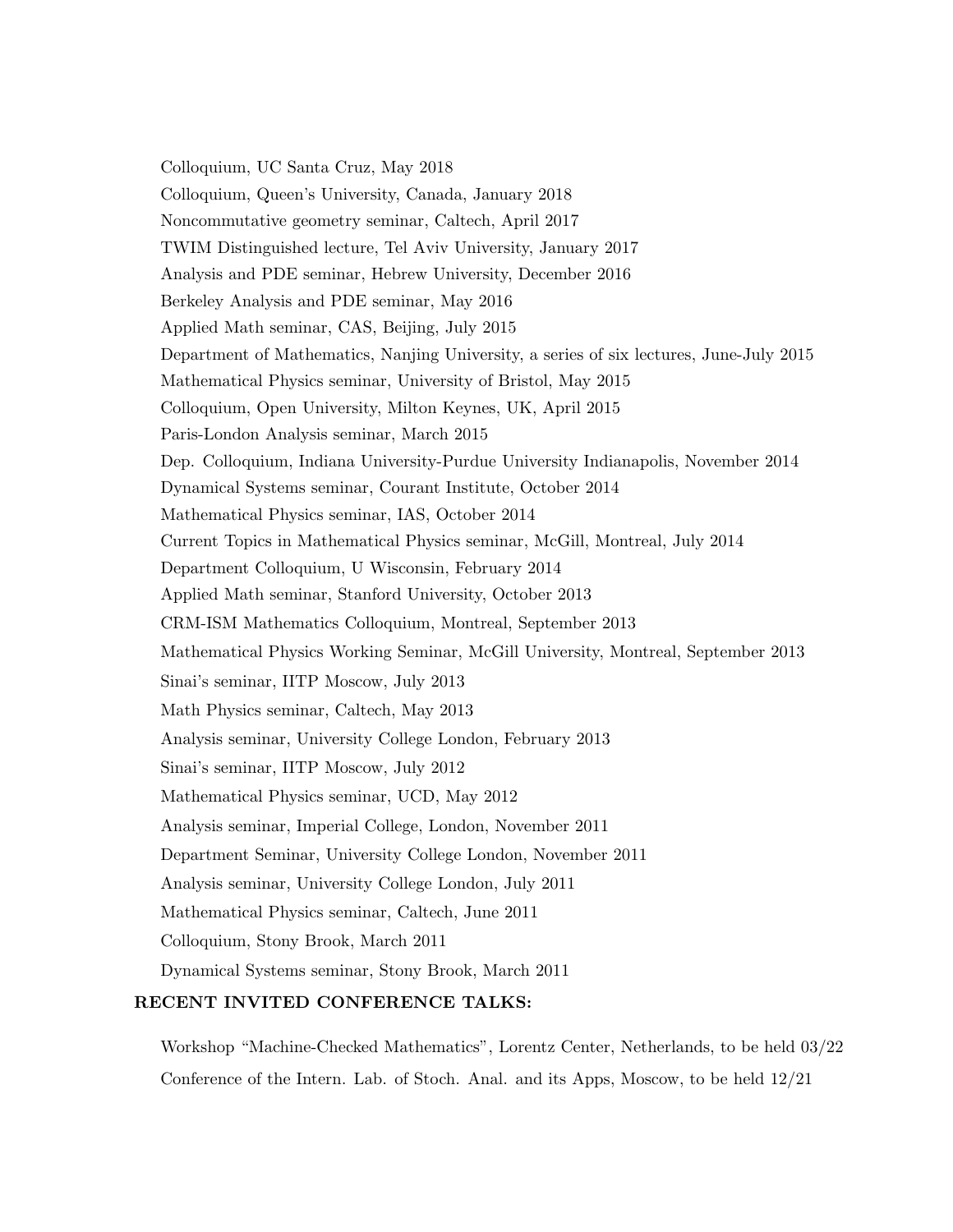Learning from Insulators: New TrendsLorentz Center, Netherlands, to be held 08/21 ECM Satellite conference in Analysis, plenary, to be held June 2021 Analysis and Applications conference, Wroclaw, Poland, postponed until 2023 Spectral Theory, St. Petersburg, Russia, to be held June 2021 Dannie Heineman Prize for Math. Physics Talk, APS meeting, 03/21 Workshop "Many faces of renormalization", Stony Brook, March 2021 Workshop "Mathematics of topological insulators", AIM, zoom, 12/20 Dynamique Quantique meeting, Strasbourg, Feb. 2020 2019 Current Developmens in Mathematics Conference, Harvard/MIT, Nov. 2019 Fields Symposium, Toronto, November 2019 Workshop on Conservative dynamics and its interactions, Lausanne, August 2019 QMath14, Aaarhus, Denmark, August 2019 Honoring the Life and Work of Jean Bourgain, Princeton, May 2019 Mathematical Physics at the Crossings, Virginia Tech, May 2019 Quasiperiodicity and Fractality in Quantum Statistical Physics, Rutgers, May 2019 Maryland Dynamical Systems Conference, April 2019 Aisenstadt lectures, CRM, Montreal, November 2018 Conference on quasi-periodic dynamics and Schrdinger operators, Nanjing, Sep 2018 2018 PCMI program on Harmonic Analysis, Park City, July 2018 (mini-course) Transport and localization in random media, Columbia University, May 2018 Classical and Quantum motion in disordered environment QMUL, London, December 2017 Summer school in mathematical physics, UNAM, June 2017 (mini-course) Western States Meeting, Caltech, February 2017 Harmonic Analysis, January 2017, MSRI, Berkeley, California Distinguished lecture, Tel Aviv University, January 2017 Workshop in Dynamical Systems and Related Topics, October 2016, PennState QMath 13, Atlanta, plenary, Oct. 2016 Barry Simon 70th birthday conference, CRM, Aug 2016 Mathematics, Theoretical Physics and Data Science 2016, dedicated to anniversaries of Yakov Sinai and Grigory Margulis, Moscow, July 2016 Spectral Theory of Periodic, Quasi-periodic, and random problems, London, June 2016 " Interplay between dynamical systems and spectral theory", Simons, Stony Brook, June 2016 Analysis and beyond: celebrating Jean Bourgain's work and its impact, Princeton, May 2016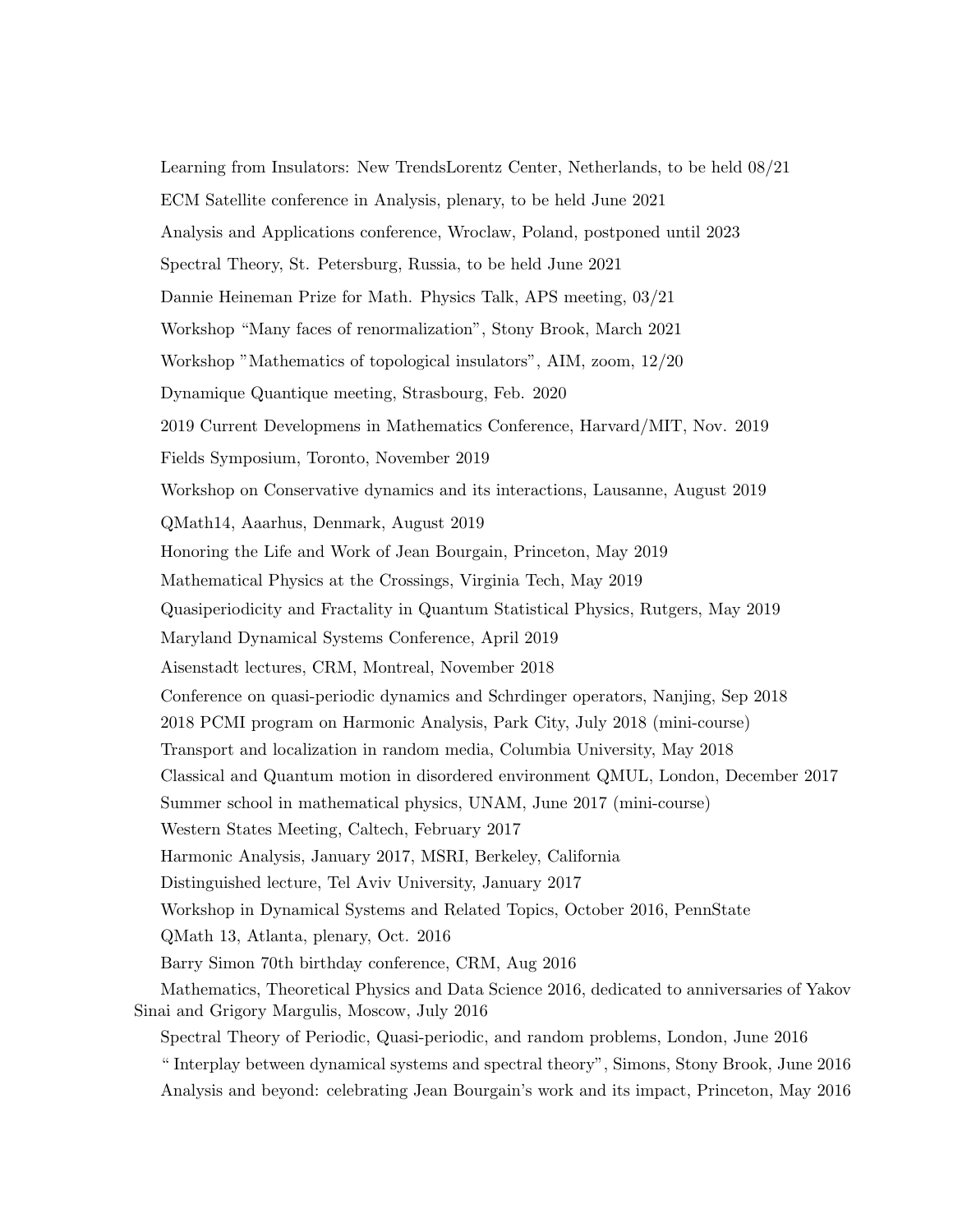114th Statistical Mechanics conference (celebrating 80th birthdays of D. Ruelle and Y. Sinai), Rutgers, December 2015

SCAPDE, San Diego, May 2015

Periodic and other ergodic spectral problems, Cambridge INI, March 2015

ORAM 5, Cincinatti Ohio, February 2015

Fourth Abel Conference, IMA, October 2014

Spectral Days 2014, Marseille, June 2014

USA-Uzbekistan Conference on Analysis and Mathematical Physics, Plenary, May 2014

Informal Analysis Seminar, Kent State University (4 lectures), March 2014

Western States Meeting, Caltech, February 2014

TexAMP 2013, Rice University, October 2013

Avronfest, July 2013, Jerusalem Israel

Mathematics and Physics of disordered systems, Cambridge, UK, 9/12

3-hour mini-course, "Recent Advances in Harm. Analysis and Spectral Theory", 08/12, TAMU

Birman 2012, July 2012, St. Petersburg, Russia

Fractal Geometry and Dynamical Systems: IAMIS, June 2012, Riverside

Spectral Days 2012, April 2012, Munich, Germany

Western States mathematical physics meeting, Feb. 2012, Caltech

# **COMMUNITY**

UCI Math Circle, founder (2007); advisor, 2007-;

Bay Area Math Olympiad at UCI\*, organizer: 2010-;

Tournament of the Towns at UCI\* (four yearly events), organizer, 2012-;

Formulo Integreco at UCI\*, organizer, 2014-;

\*I organize/advise a team of grad. students/postdocs who run these proof-based competitions

NACLO at UCI, 2014 and 2015, organizer.

Euler winter math camp by S. Rubinstein-Salzedo, UCI, local organizer (2017-18)

Mathcounts coach, 2008-2011 and 2015-2017

Russian Cultural Association, UCI, (founding) Chair (2003 - ); Since 2016 I have organized eight cultural events for the Orange County's Russian community, such as lectures by D. Bykov, V. Shenderovich, concerts by Y. Kim, T. Shaov.

Russian school "Karandash", founding organizer, board member, and teacher of math circle and literature circle, 2003-2015

Advisor to 3 research projects by high-schoolers with Intel/Siemens honors 2003-2005;

Cosmos Summer program for gifted high-schoolers, 2003;

JSHS reviewer;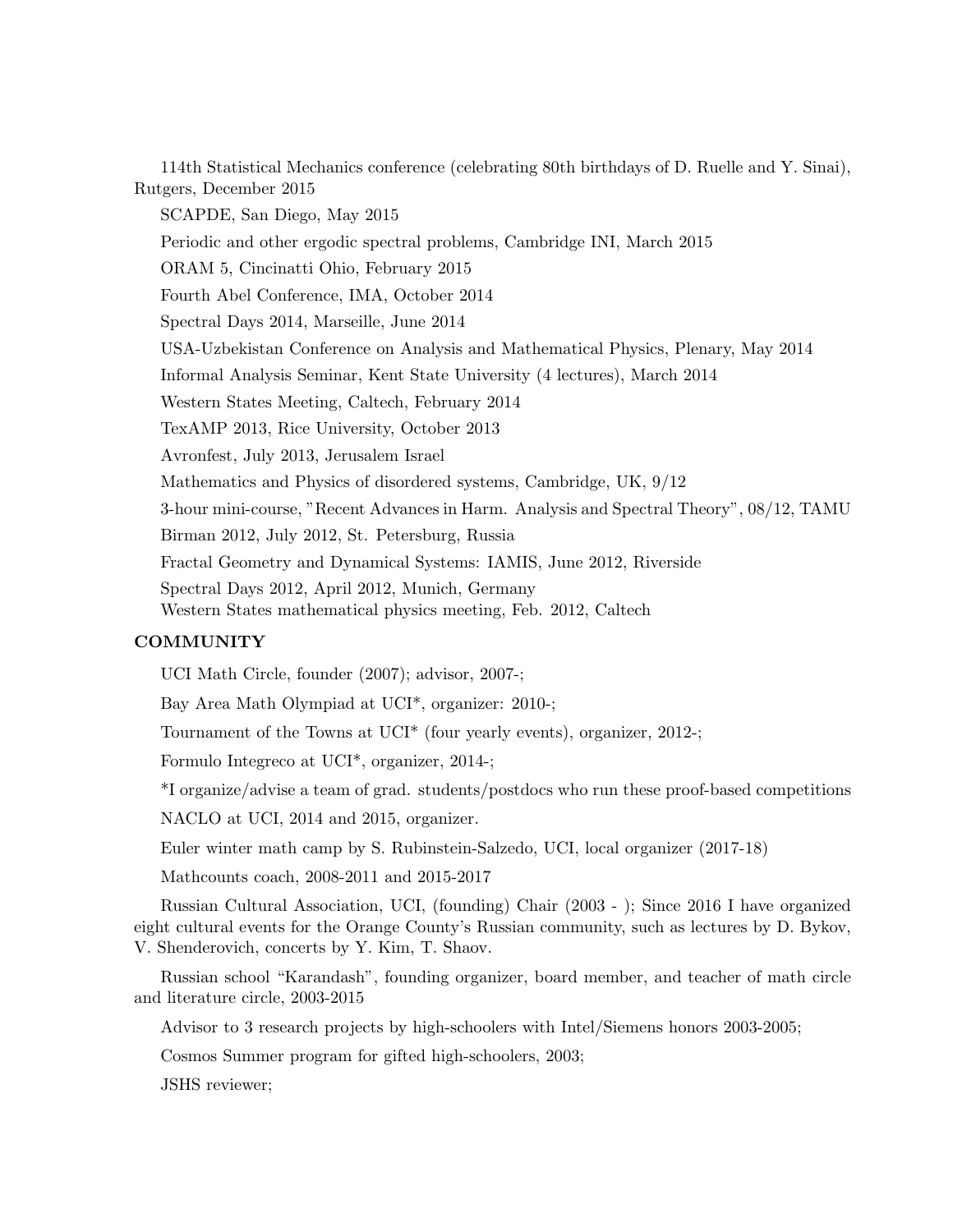#### PUBLICATIONS:

- 1. Singular spectrum and scaling for Schrodinger operator with binary quasiperiodic potential. Rus. Math. Surveys 45, No.5, 179 (1990).
- 2. Aharonov-Bohm Problem on a Square Lattice. Theor. Math. Phys. 86, 241-251 (1991) (with V. A. Mandelshtam).
- 3. Spectral properties of one dimensional quasiperiodic operators, Rus. Math. Surveys, 91, No. 2 (1991).
- 4. Singular spectral properties of a one dimensional discrete Schrodinger operator with quasiperiodic potential. Adv. of Sov. Math. v.3, 215-254 (1991).
- 5. 1D-Quasiperiodic Operators. Latent Symmetries. Comm. Math. Phys. 139, 589 -604 (1991) (with V. A. Mandelshtam).
- 6. Anyon Gas on a Lattice in the Low Density Regime -Sov. Phys. JETP Lett. (Pis'ma Zh. Eksp. Teor. Fis.) 52, 767-768 (1990) (with A. A. Belov, Yu. E. Lozovik, and V. A. Mandelshtam).
- 7. Anyon Gas on a Lattice. Sov. Phys. JETP 73, 188-192 (1991) (with A. A. Belov, Yu. E. Lozovik, and V. A. Mandelshtam).
- 8. Ising Model In a Quasi-periodic Transverse Field and Percolation and Contact Processes in Quasi-periodic Environments. J. Stat. Phys. V73 N1-2:319-344. (1993) (with A. Klein).
- 9. Anderson Localization for the Almost Mathieu Equation: A Nonperturbative Proof. Comm. Math. Phys. 165, 49-58 (1994)
- 10. Singular Continuous Spectrum is Generic. Bull. AMS 31, 208-212 (1994) (with R. del Rio Castillo, N. Makarov and B. Simon).
- 11. Operators with Singular Continuous Spectrum, III. Almost Periodic Schrodinger Operators. Comm. Math. Phys. 165, 201-206 (1994) (with B. Simon).
- 12. Anderson Localization for the Almost Mathieu Equation, II: Point Spectrum for  $\lambda > 2$ . Comm. Math. Phys. 168, 563-570 (1995).
- 13. Operators with Singular Continuous Spectrum, IV. Hausdorff Dimensions, Rank One Perturbations and Localization. J.D'Analyse Math. 69, 153-200 (1996) (with R. del Rio, Y. Last and B.Simon).
- 14. Almost Everything About the Almost Mathieu Operator, II. "Proceedings of XI International Congress of Mathematical Physics",Int. Press, 373-382 (1995).
- 15. What is Localization? Phys. Rev. Lett. 75, 117-119 (1995) (with R. del Rio, Y. Last and B. Simon).
- 16. Dimensional Hausdorff Properties of Singular Continuous Spectra. Phys. Rev. Lett. 76, 1765-1769 (1996) (with Y. Last).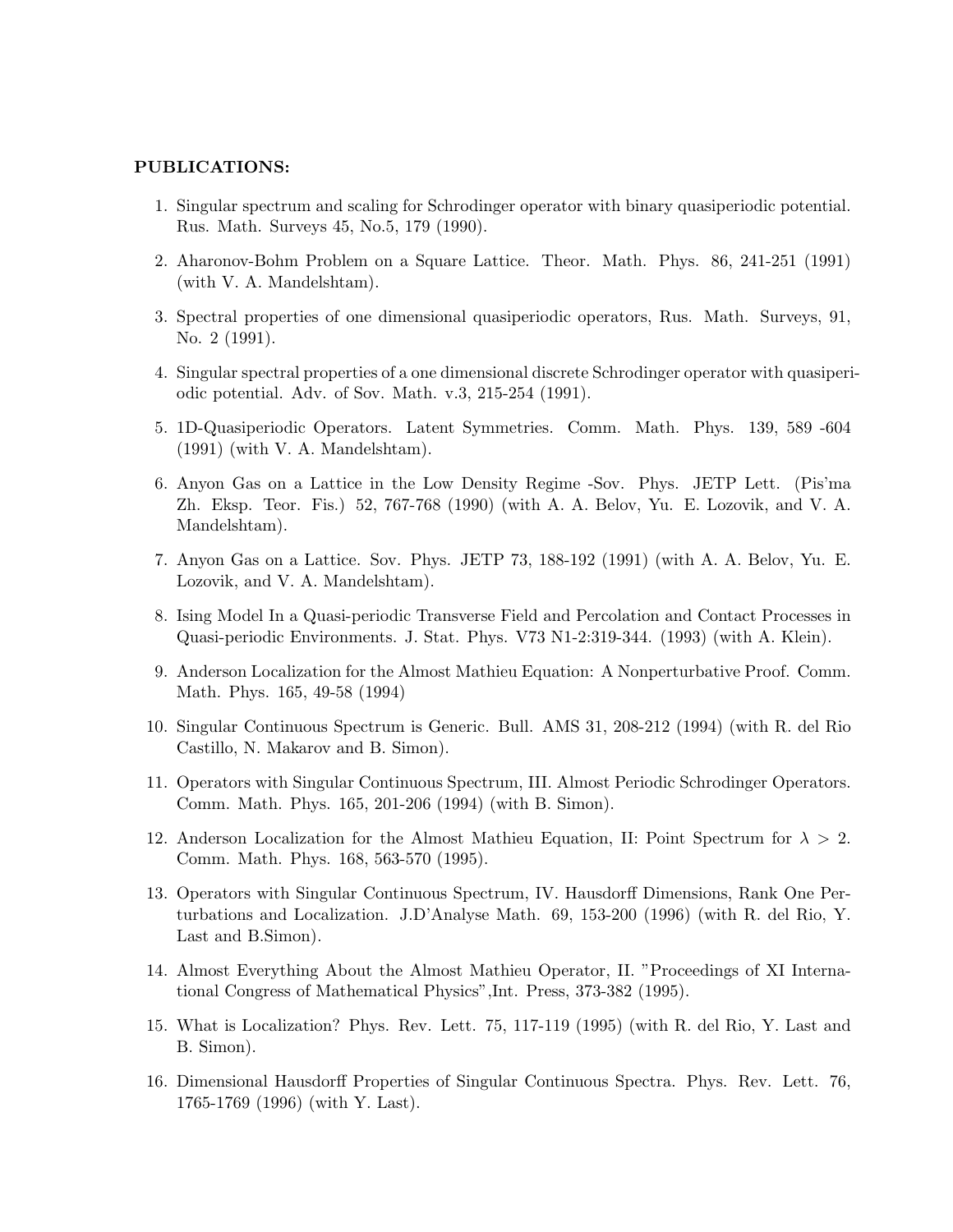- 17. Duality and Singular Continuous Spectrum in the Almost Mathieu Equation. Acta Math. 178, 169-183 (1997) (with A. Gordon, Y. Last and B. Simon).
- 18. Continuous Spectrum and Uniform Localization for Ergodic Schrodinger Operators. J. Funct. Anal. 145, 312-322 (1997).
- 19. Anderson Localization for the Almost Mathieu Equation, III. Uniform Localization, Continuity of Gaps, and Measure of the Spectrum. Comm. Math. Phys. 195, 1-14 (1998) (with Y. Last).
- 20. Power-Law Subordinacy and Singular Spectra, I. Half-line Operators. Acta Math., 183 (1999), no. 2, 171–189. (with Y. Last).
- 21. Metal-Insulator Transition for the Almost Mathieu Operator. Annals of Math., 150, 1159- 1175 (1999)
- 22. Power-Law Subordinacy and Singular Spectra, II. Line Operators. Comm. Math. Phys., 211 (2000) 643-658. (with Y. Last).
- 23. Zero-dimensional spectrum for quasiperiodic operators with analytic potential. J. Stat. Phys., 100, 791-796. (2000) (with M. Landrigan).
- 24. Strong dynamical localization for the almost Mathieu model. Rev. Math. Phys., 13 (2001), no. 6, 755–765 (with F. Germinet).
- 25. Nonperturbative analysis of quasiperiodic operators. Proceedings of XIIIth International Congress on Mathematical Physics (London, 2000), 423–424, Int. Press, Boston, (2001).
- 26. Anderson localization for the band model. Geometric aspects of functional analysis, 67–79, Lecture Notes in Math., 1745, Springer, Berlin, 2000. (with J. Bourgain).
- 27. Absolutely continuous spectrum for 1D quasiperiodic operators with J. Bourgain. Invent. Math. 148 (2002), no. 3, 453–463.
- 28. Continuity of the measure of the spectrum for discrete quasiperiodic operators, Math. Res. Letters 9 (2002), no. 4, 413–421 (with I. Krasovsky).
- 29. Continuity of the Lyapunov exponent for quasiperiodic operators with analytic potential. JSP 108(5): 1203-1218; Sep 2002, special issue dedicated to D. Ruelle and Ya. Sinai in honor of their 65th birthday anniversaries (with J. Bourgain).
- 30. Delocalization in random polymer chains, Comm. Math. Phys. 233 (2003), 27- -48 (with H. Schulz-Baldes and G.Stolz).
- 31. Nonperturbative localization. Proceedings of the ICM 2002, Vol III, 445-457, Higher Ed. Press, Beijing 2002.
- 32. Localization for a family of one dimensional quasiperiodic operators of magnetic origin, Annales Henri Poincare. 6, 103-121 (2005) (with D. Koslover, M. Schulteis)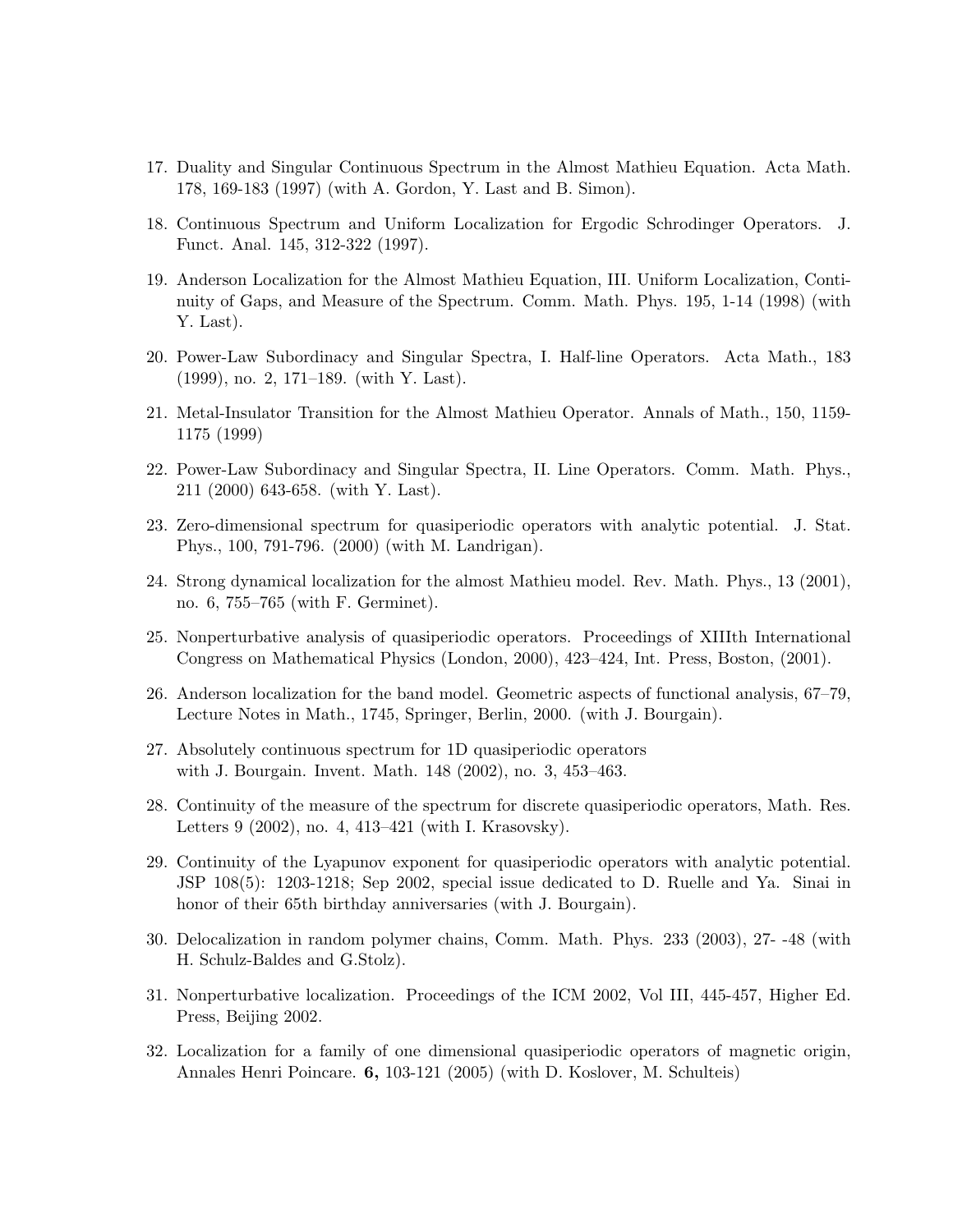- 33. Solving the Ten Martini problem. Mathematical Physics of quantum mechanics, 5-16, Lecture Notes in Physics, 690, Springer, Berlin, 2006 (with A. Avila)
- 34. Localization for quasiperiodic potentials, Encyclopedia of Mathematical Physics, Academic Press, 2006
- 35. Ergodic Schrödinger operators (on one foot). Spectral theory and mathematical physics: a Festschrift in honor of Barry Simon's 60th birthday, 613–647, Proc. Sympos. Pure Math., 76, Part 2, Amer. Math. Soc., Providence, RI, 2007.
- 36. Treating small denominators without KAM, 33-36, Proceedings of "The legacy of Ladyzhenskaya and Oleinik", MSRI, 2007.
- 37. Upper bounds on wavepacket spreading for random polymer models. Comm. Math. Phys., 273 (2007) (with H. Schulz-Baldes)
- 38. Continuity of the Lyapunov Exponent for analytic quasiperiodic cocycles. Erg. Theory. Dyn. Syst., 29 (2009), 1881-1905 (with D. Koslover and M. Schulteis).
- 39. The Ten Martini problem. Annals of Math., 170 no. 1, 303-342. (2009) (with A. Avila)
- 40. Almost localization and almost reducibility. J. Eur. Math. Soc. (JEMS) 12 (2010), no. 1, 93-131. (with A. Avila)
- 41. Hölder continuity of absolutely continuous spectral measures for one-frequency quasiperiodic Schrödinger operators. Comm. Math. Phys., 301 (2011), 563-581 (with A. Avila)
- 42. Continuity of the Lyapunov exponents for analytic quasiperiodic cocycles with singularities. JFPTA, 10 (2011), no. 1, 129-146, Special issue dedicated to the 80th birthday of R. Palais (with C. Marx)
- 43. Arbeitsgemeinschaft: Quasiperiodic Schrödinger Operators, Oberwolfach Report 17/12, p.1-69 (with A. Avila and D. Damanik)
- 44. Arbeitsgemeinschaft mit aktuellem Thema: Quasiperiodic Schrödinger Operators, p. 1-26 (with A. Avila and D. Damanik)
- 45. Analytic Quasi-Periodic Cocycles with Singularities and the Lyapunov Exponent of Extended Harper's model. Commun. Math. Phys. 316 237-267, 2012 (with C. Marx)
- 46. Analytic quasi-periodic Schrödinger operators and rational frequency approximants. GAFA, 22 1407-1443, 2012 (with C. Marx)
- 47. Erratum to: Analytic quasi-perodic cocycles with singularities and the Lyapunov exponent of extended Harper's model. Comm. Math. Phys. 317 (2013), no. 1, 269???271 (with C. Marx)
- 48. Exponential dynamical localization for the Almost Mathieu operator, Comm. Math. Phys. 322 877-882, 2013 (with H. Krueger)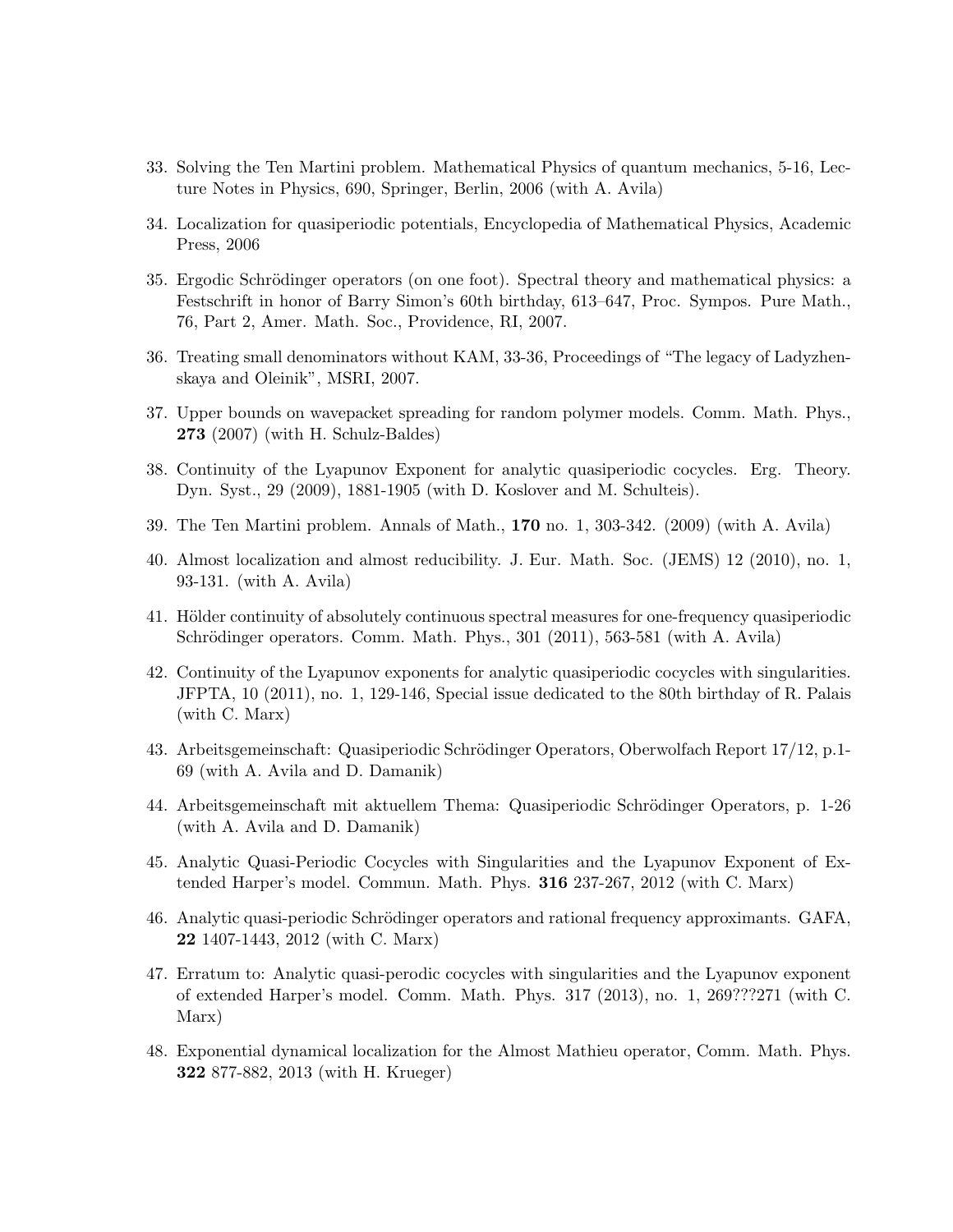- 49. Continuity of the measure of the spectrum for quasiperiodic Schrödinger operators with rough potentials, Comm. Math. Phys. 325 585-601, 2014 (with R. Mavi)
- 50. On the ground state calculation of a many-body system using a self-consistent basis and quasi-Monte Carlo. An application to water hexamer. J. Chem. Phys. 139, 204104 (2013) (with I. Georgesku and V. Mandelshtam)
- 51. Complex one-frequency cocycles, J.Eur. Math.Soc., 16, 1915-1935, (2014) (with A. Avila and C. Sadel).
- 52. Spectral Theory of Extended Harper's Model. Preprint 2013 (with C. Marx)
- 53. Dynamical localization bounds for quasiperiodic Schrödinger operators with rough potentials, (with R. Mavi) Int. Math. Res. Not. 2017 96120 (2017)
- 54. Arithmetic spectral transitions for the Maryland model. (with W. Liu), Comm. Pure Appl. Math. 70 (2017), no. 6, 1025-1051.
- 55. Dynamics and spectral theory of quasiperiodic Schrödinger type operators.  $41pp$ , Ergod.Th.  $\&$ Dynam.Sys., 37 2353-2393 (2017) (with C. Marx)
- 56. All couplings localization for quasiperiodic operators with monotone potentials. J.Eur. Math.Soc., 21 777795 (2019) (with I Kachkovskii)
- 57.  $L^2$ -reducibility and localization for quasiperiodic operators. (with I Kachkovskii), Mathematical Research Letters, Vol. 23, No. 2 (2016), pp. 431-444.
- 58. Spectral Theory of Extended Harper's Model and a question by Erdös and Szekeres. (with A. Avila and C. Marx) Invent. Math. 210 (2017), no. 1, 283 339.
- 59. A lower bound on the Lyapunov exponent for the generalized Harper's model. J Stat.Phys.,166 609-617 (2017) (with W. Liu)
- 60. Quantitative continuity of singular continuous spectral measures and arithmetic criteria for quasiperiodic Schrödinger operators. (with S. Zhang), JEMS, to appear,
- 61. Universal hierarchical structure of quasiperiodic eigenfunctions. (with W. Liu), Annals of Math. 187 3, 721-776 (2018)
- 62. Pure point spectrum for the Maryland model: A constructive proof. (with F. Yang). ETDS, 41 1, 283-294 (2021)
- 63. Second phase transition line. (with A. Avila and Q. Zhou), Math. Ann., 370 271-285 (2018)
- 64. Full measure reducibility and localization for quasiperiodic Jacobi operators: a topological criterion. (with R. Han), Adv. Math. 319 (2017), 224250.
- 65. Quantum dynamical bounds for ergodic potentials with underlying dynamics of zero topological entropy. (with R. Han), Analysis and PDE, 12 867-902 (2019).
- 66. Singular continuous spectrum for singular potentials. (with F. Yang), Comm. Math. Phys. 351 (2017), no. 3, 11271135.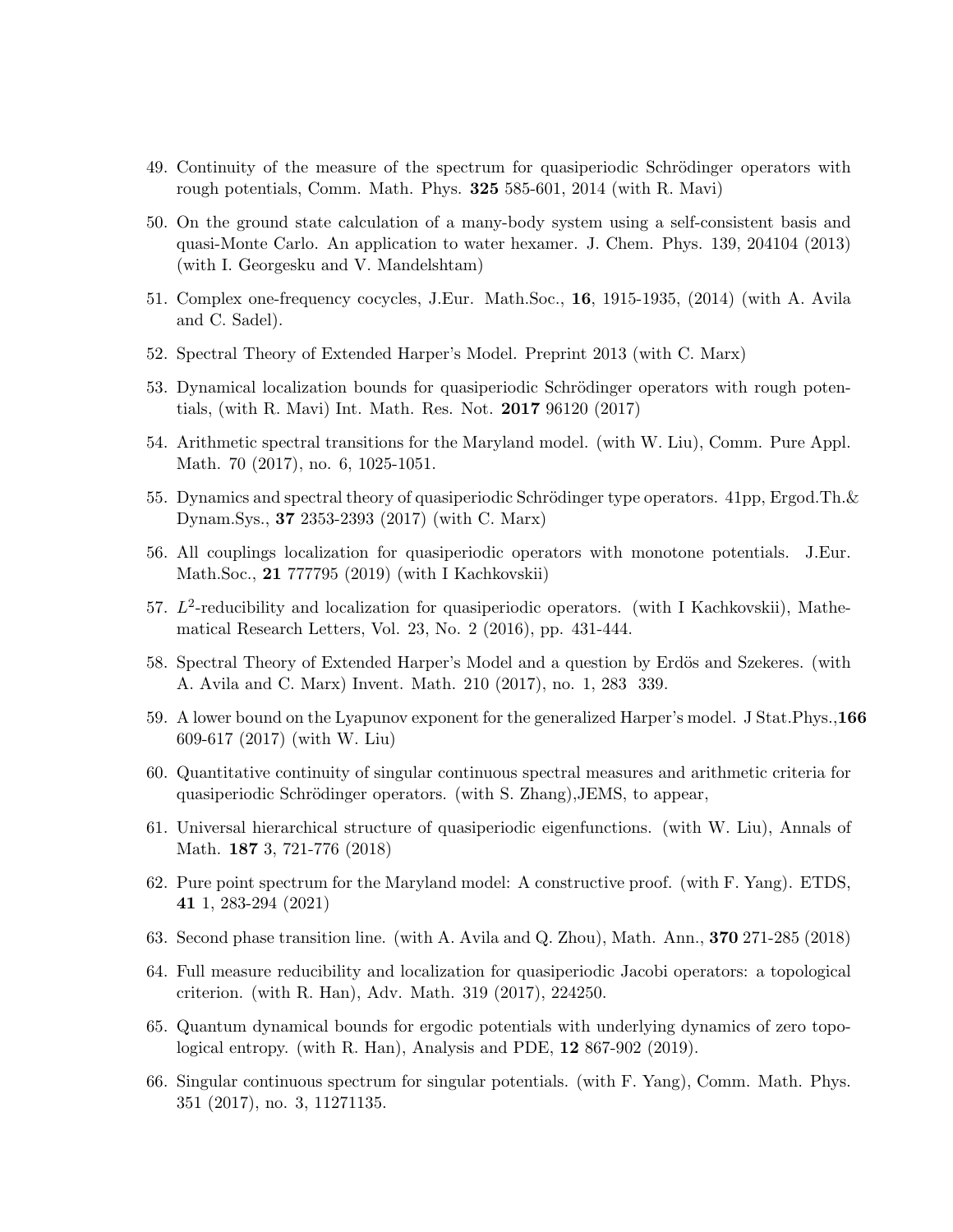- 67. Quasiperiodic Schrödinger Operators. Notices AMS, September 2016
- 68. Discrete Bethe-Sommerfeld Conjecture. Comm. Math. Phys.,361, 205-216 (2018) (with R. Han)
- 69. Cantor spectrum of graphene in magnetic fields. (with S. Becker and R. Han). Inventiones Math, 2019, 218, 3, 9791041 (2019)
- 70. Inhomogeneous Diophantine approximation in the coprime setting (with W. Liu). Advances, 355, 2019, 106773
- 71. Universal reflective-hierarchical structure of quasiperiodic eigenfunctions and sharp spectral transitions in phase. Submitted (with W. Liu) https://arxiv.org/abs/1802.00781
- 72. Large deviations of the Lyapunov exponent and localization for the 1D Anderson model. (with X. Zhu) Comm. Math. Phys., 370 1, 311324 (2019)
- 73. Noncompact complete Riemannian manifolds with dense eigenvalues embedded in the essential spectrum of the Laplacian. GAFA, 29 238-257 (2019) (with W. Liu) https://arxiv.org/abs/1805.01072
- 74. Exact dynamical decay rate for the almost Mathieu operator. Math. Res. Lett., 27 no. 3, 789–808 (2020) (with H. Krüeger and W. Liu)
- 75. Arithmetic spectral transitions. IAS/Park City Mathematics Series: Harmonic Analysis and Applications 27, 35-72. (with W. Liu and S. Zhang)
- 76. Critical almost Mathieu operator: hidden singularity, gap continuity, and the Hausdorff dimension of the spectrum, submitted (with I. Krasovsky) arxiv:1909.044290
- 77. Spectral theory of Schrödinger operators over circle diffeomorphisms. IMRN, to appear (with S. Kocic). Mathematical Physics Preprint Archive 19-48
- 78. Anderson localization for multi-frequency quasi-periodic operators on  $Z<sup>d</sup>$ . GAFA, (2020), 2, 457–481. (with W Liu and Y. Shi)
- 79. Noncompact complete Riemannian manifolds with singular continuous spectrum embedded in the essential spectrum of the Laplacian, I. The hyperbolic case. Trans. AMS,373 no. 8, 5885–5902 (2020) (with W. Liu)
- 80. On point spectrum of critical almost Mathieu operators, Advances, to appear https://www.math.uci.edu/ mathphysics/preprints/point.pdf
- 81. Obituary of Alexander Gordon. (with S. Molchanov, B. Simon, and B. Vainberg). JST 9 2019, pp. 11571164
- 82. Preface: Dynamical systems, ergodic theory and mathematical physics, part I. Dedicated to Professor Yakov Sinai on the occasion of his 85th birthday. Pure Appl. Funct. Anal. 5 (2020), no. 6, iii. (with Li, Dong; Reich, Simeon; Zaslavski, Alexander J.)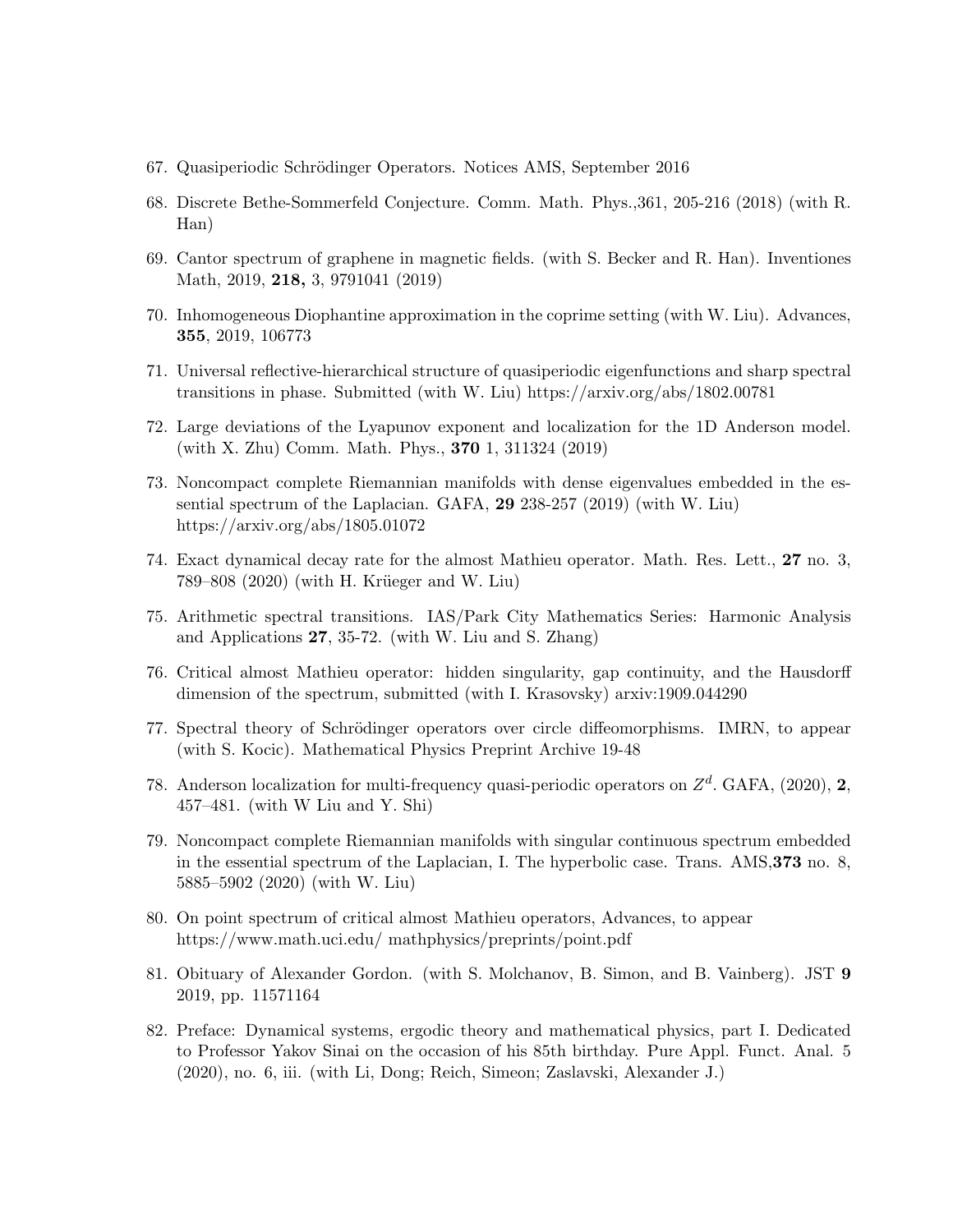- 83. Remembering Jean Bourgain (1954- 2018). Notices AMS 68, 2021. (with I. Daubechies, F. Delbaen, L. Guth, A. Kontorovich, E. Lindenstraus, V. Milman, G. Pisier, P. Sarnak, Z. Rudnick, W. Schlag, G. Staffilani, T. Tao, and P. Varju)
- 84. Critical phenomena, arithmetic phase transitions, and universality: some recent results on the almost Mathieu operator. Current Developments in Mathematics, 2019, to appear https://www.math.uci.edu/ mathphysics/preprints/cdm2.pdf
- 85. On the spectrum of critical almost Mathieu operators in the rational case (with L. Konstantinov, I. Krasovsky). JST, special issue in memory of M. Shubin, to appear, arXiv:2007.01005
- 86. Preface: Dynamical Systems, Ergodic Theory and Mathematical Physics, Part II. Pure Appl. Funct. Anal. 6 (2021), no. 1, iii. (with Li, Dong; Reich, Simeon; Zaslavski, Alexander J.)
- 87. Stanislav Alekseevich Molchanov. Rus. Math. Surveys, to appear (with M. Aizenman, M. Cranston, V. Jaksic, A. Klein, V. P. Maslov, B. Simon, B. Vainberg, E. Yarovaya)
- 88. Honeycomb structures in magnetic fields (with S. Becker, R. Han, M. Zworski) arxiv:2008.06329
- 89. Growth of the Wang-Casati-Prosen counter in an integrable billiard (with Z. Hwang, C. Marx, M. Olshanii, J. Seaward) arxiv:2011.09467
- 90. Ten-martini proof. Appendix to Musings on the Nanoworld of Quantum Materials by T. Chakraborty
- 91. Quantum dynamical bounds for long-range quasiperiodic operators. arXiv:2104.13145 (with W. Liu) Submitted to JMP, special issue celebrating Jean Bourgain's contributions to Mathematical Physics

### Preprints in the final stages of preparation. Available upon request

- 92. Anderson localization for the critical GPS model. Preprint (with X. Zhao)
- 93. Singular continuous spectrum for singular even potentials. Preprint (with X. Zhao)
- 94. Quantitative global theory of 1D quasiperiodic operators. Preprint (with L. Ge, J. You, Q. Zhou)
- 95. Sharp transition for continuity of the logarithmic integral. Preprint (with L. Ge)
- 96. Palindromic argument for dynamical delocalization of almost periodic operators. Preprint (with L. Mi and W. Liu)
- 97. Upper bounds on fractal spectral dimensions and singular continuous spectrum near the arithmetic transition. (with W. Liu and S. Tcheremchantsev; working title).
- 98. Second phase transition line. A constructive proof. Preprint (with F. Yang and Q. Zhou)
- 99. Spectral transition line in phase for the almost Mathieu operator, Preprint (with F. Yang)